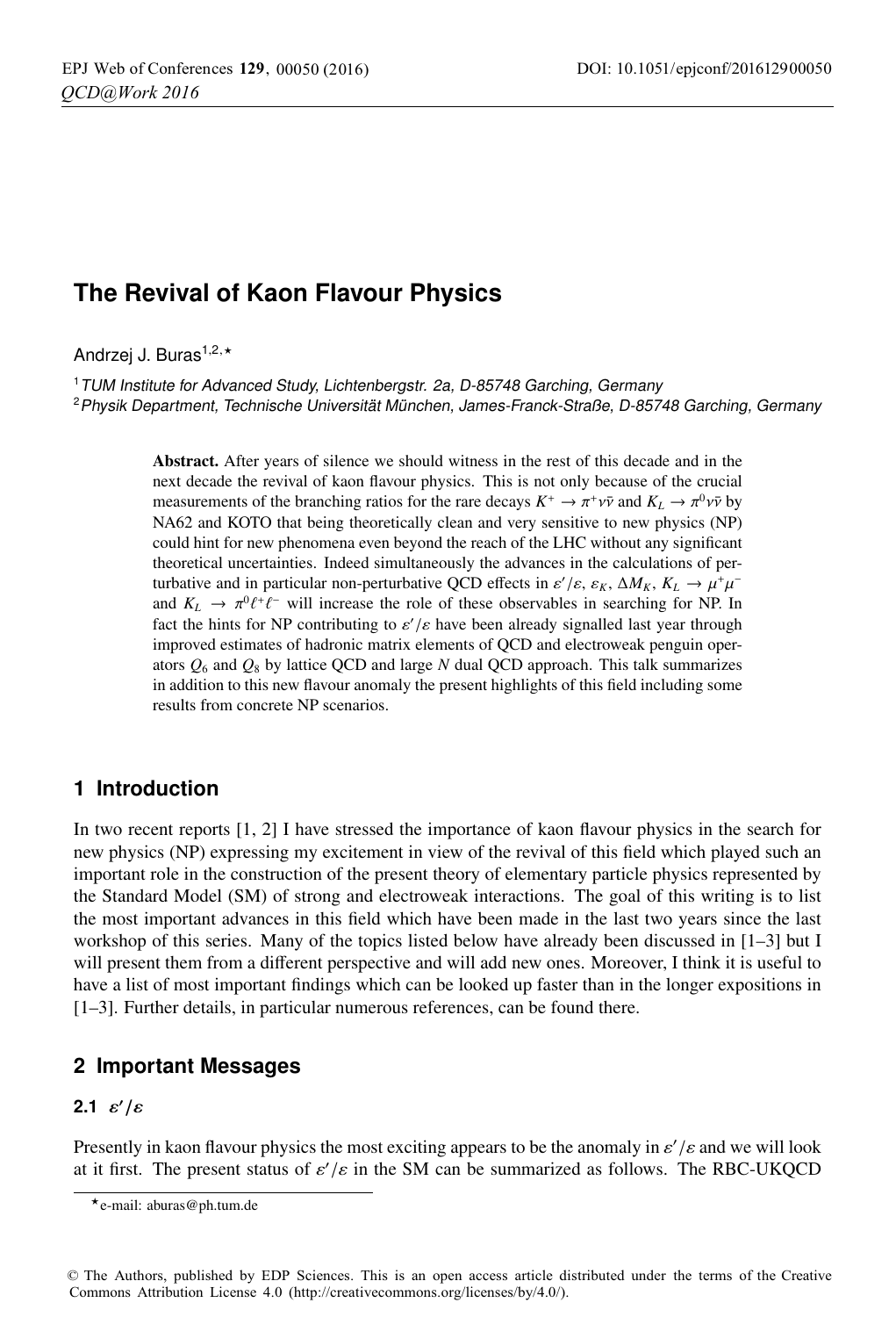lattice collaboration calculating hadronic matrix elements of all operators but not including isospin breaking effects finds [4, 5]

$$
(\varepsilon'/\varepsilon)_{\rm SM} = (1.38 \pm 6.90) \times 10^{-4}, \qquad (\rm RBC - UKQCD). \tag{1}
$$

Using the hadronic matrix elements of QCD- and EW-penguin (*<sup>V</sup>* <sup>−</sup>*A*)⊗(*<sup>V</sup>* <sup>+</sup>*A*) operators from RBC-UKQCD lattice collaboration but extracting the matrix elements of penguin (*V*−*A*)⊗(*<sup>V</sup>* <sup>−</sup>*A*) operators from the CP-conserving  $K \to \pi \pi$  amplitudes and including isospin breaking effects one finds [6]

$$
(\varepsilon'/\varepsilon)_{\rm SM} = (1.9 \pm 4.5) \times 10^{-4}, \qquad \text{(BGIJ)}.
$$
 (2)

This result differs by  $2.9\sigma$  significance from the experimental world average from NA48 [7] and KTeV [8, 9] collaborations,

$$
(\varepsilon'/\varepsilon)_{\exp} = (16.6 \pm 2.3) \times 10^{-4},\tag{3}
$$

suggesting that models providing enhancement of  $\varepsilon'/\varepsilon$  are favoured. A new analysis in [10] confirms these findings

$$
(\varepsilon'/\varepsilon)_{\rm SM} = (0.96 \pm 4.96) \times 10^{-4}, \qquad \text{(KNT)}.
$$
 (4)

All these results are based on NLO calculations of the Wilson coefficients of the relevant operators that have been completed 23 years ago [11–16]. Partial NNLO calculations have been performed in [17–19]. Complete NNLO result from Maria Cerda-Sevilla, Martin Gorbahn, Sebastian Jäger and Ahmet Kokulu should be available soon.

While these results, based on the hadronic matrix elements from RBC-UKQCD lattice collaboration, suggest some evidence for the presence of NP in hadronic *K* decays, the large uncertainties in the hadronic matrix elements in question do not yet preclude that eventually the SM will agree with data. In this context the upper bounds on the matrix elements of the dominant penguin operators from large *N* dual QCD approach [20] are important as they give presently the strongest support to the anomaly in question, certainly stronger than present lattice results. To see this in explicit terms let us look at the parameters  $B_6^{(1/2)}$  and  $B_8^{(3/2)}$  that represent the relevant hadronic matrix elements of the QCD penguin operator  $Q_6$  and the electroweak penguin operator  $Q_8$ , respectively.

In the strict large *N* limit [21–23] one simply has

$$
B_6^{(1/2)} = B_8^{(3/2)} = 1, \qquad \text{(large N Limit)}\,. \tag{5}
$$

But RBC-UKQCD results [4, 5] imply [6, 24]

$$
B_6^{(1/2)} = 0.57 \pm 0.19, \qquad B_8^{(3/2)} = 0.76 \pm 0.05, \qquad \text{(RBC-UKQCD)}, \tag{6}
$$

and this suppression of both parameters below unity, in particular of  $B_6^{(1/2)}$ , is the main origin of the strong suppression of  $\varepsilon' / \varepsilon$  within the SM below the data. Yet in view of the large error in  $B_6^{(1/2)}$  one could be sceptical about claims made by me and my collaborators that there is NP in  $\varepsilon'/\varepsilon$ . Future lattice results could in principle raise  $B_6^{(1/2)}$  towards its large *N* value and above  $B_8^{(3/2)}$  bringing the SM result for  $\varepsilon'/\varepsilon$  close to its experimental value.

However, the analyses of  $B_6^{(1/2)}$  and  $B_8^{(3/2)}$  within the dual QCD approach in [20, 25] show that such a situation is rather unlikely. Indeed, in this approach going beyond the strict large *N* limit one can understand the suppression of  $B_6^{(1/2)}$  and  $B_8^{(3/2)}$  below the unity as the effect of the meson evolution from scales  $\mu = O(m_\pi, m_K)$  at which (5) is valid to  $\mu = O(1 \text{ GeV})$  at which Wilson coefficients of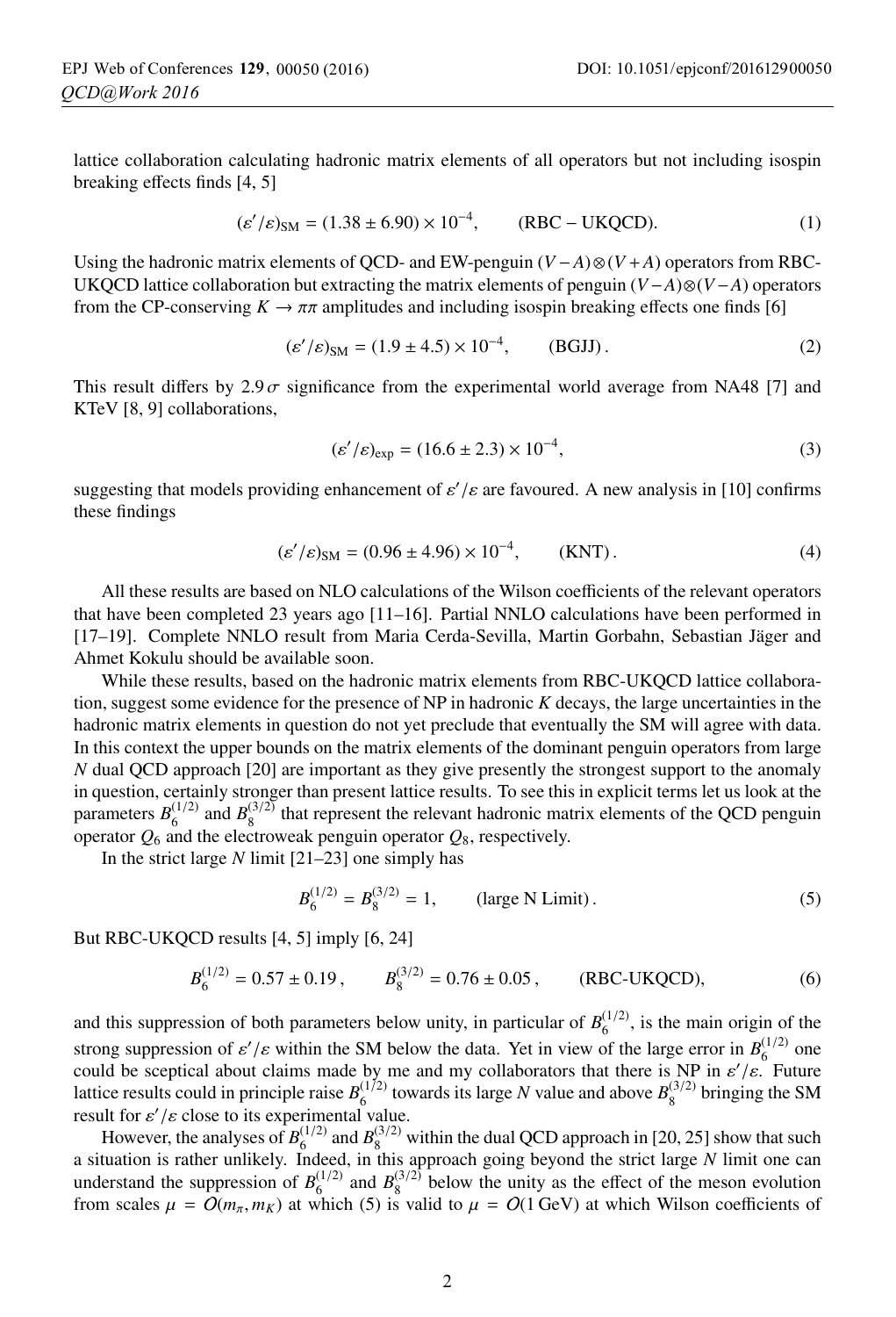$Q_6$  and  $Q_8$  are evaluated [20]. This evolution has to be matched to the usual perturbative quark evolution for scales higher than 1 GeV and in fact the supressions in question and the property that  $B_6^{(1/2)}$  is more strongly suppressed than  $B_8^{(3/2)}$  are consistent with the perturbative evolution of these parameters above  $\mu = O(1 \text{ GeV})$ . Thus we are rather confident that [20]

$$
B_6^{(1/2)} < B_8^{(3/2)} < 1 \qquad \text{(dual QCD).} \tag{7}
$$

Explicit calculation in this approach gives  $B_8^{(3/2)}(m_c) = 0.80 \pm 0.10$ . The result for  $B_6^{(1/2)}$  is less precise but in agreement with (6). For further details, see [20].

It should be recalled that in the past values  $B_6^{(1/2)} = B_8^{(3/2)} = 1.0$  have been combined in phenomenological applications with the Wilson coefficients evaluated at scales  $\mu = O(1 \text{ GeV})$ . The discussion above shows that this is incorrect. The meson evolution from  $\mu = O(m_\pi, m_K)$  to  $\mu = O(1 \text{ GeV})$ has to be performed and this effect turns out to be stronger than the scale dependence of  $B_6^{(1/2)}$  and  $B_8^{(3/2)}$  in the perturbative regime, where it is very weak.

Additional support for the small value of  $\varepsilon'/\varepsilon$  in the SM comes from the recent reconsideration of the role of final state interactions (FSI) in  $\varepsilon'/\varepsilon$  [25]. Already long time ago the chiral perturbation theory practitioners put forward the idea that both the amplitude Re*A*0, governed by the current-current operator *<sup>Q</sup>*2−*Q*<sup>1</sup> and the *<sup>Q</sup>*<sup>6</sup> contribution to the ratio <sup>ε</sup> /ε could be enhanced significantly through FSI in a correlated manner [26–32] bringing the values of  $\varepsilon'/\varepsilon$  close to its experimental value. However, as shown recently in [25] FSI are likely to be important for the  $\Delta I = 1/2$  rule, in agreement with [26–32], but much less relevant for  $\varepsilon'/\varepsilon$ . Even if the analysis in [25] is rather qualitative, it makes us belive that future more precise calculations will find  $\varepsilon'/\varepsilon$  well below its SM value. It should also be emphasized that the authors of [26–32] did not include the meson evolution of  $B_6^{(1/2)}$  and  $B_8^{(3/2)}$  in their analysis and already this effect would significantly lower their predictions for  $\varepsilon'/\varepsilon$ .

It should finally be noted that even without lattice results, varying all input parameters, the bound in (7) implies the upper bound on  $\varepsilon'/\varepsilon$  in the SM

$$
(\varepsilon'/\varepsilon)_{\rm SM} < (8.6 \pm 3.2) \times 10^{-4}, \qquad \text{(BG)}\,. \tag{8}
$$

On the other hand employing the lattice value for  $B_8^{(3/2)}$  in (6) and  $B_6^{(1/2)} = B_8^{(3/2)} = 0.76$ , one obtains  $(6.0 \pm 2.4) \times 10^{-4}$  instead of (8), well below the data.

All these findings give strong motivation for searching for NP which could enhance  $\varepsilon'/\varepsilon$  above its SM value. We will summarize the present efforts in this direction below.

#### **2.2 Tensions between**  $\varepsilon_K$  and  $\Delta M_{s,d}$  in the SM and CMFV Models

In [33] we have pointed out a significant tension between  $\varepsilon_K$  and  $\Delta M_{s,d}$  within the SM and models with constrained MFV (CMFV) implied by new lattice QCD results from Fermilab Lattice and MILC Collaborations [34] on  $B^0_{s,d}$ − $\bar{B}^0_{s,d}$  hadronic matrix elements. Not everybody agrees on this tension as in allover fits this tension is not transparently seen. But plots in [33], in particular in Fig. 5 of that paper, show that there is a clear tension between  $\varepsilon_K$  and  $\Delta M_{s,d}$  in the SM and CMFV models. Our strategy was to ignore the present tree-level values of  $|V_{cb}|$  and  $|V_{ub}|$  in view of some discrepancies between their exclusive and inclusive determinations and to show that this tension persists independently of the values of CKM parameters. For smaller (exclusive) values of  $|V_{cb}|$  one finds  $\Delta M_{s,d}$  to agree well with the data, while  $\varepsilon_K$  is roughly 25% below its experimental value. For  $|V_{cb}|$  in the ballpark of inclusive determinations one finds  $\varepsilon_K$  to agree with the data, while  $\Delta M_{s,d}$  are then typically by 15% larger than their experimental values. These numbers are for the SM, in all other CMFV models the situation gets worse.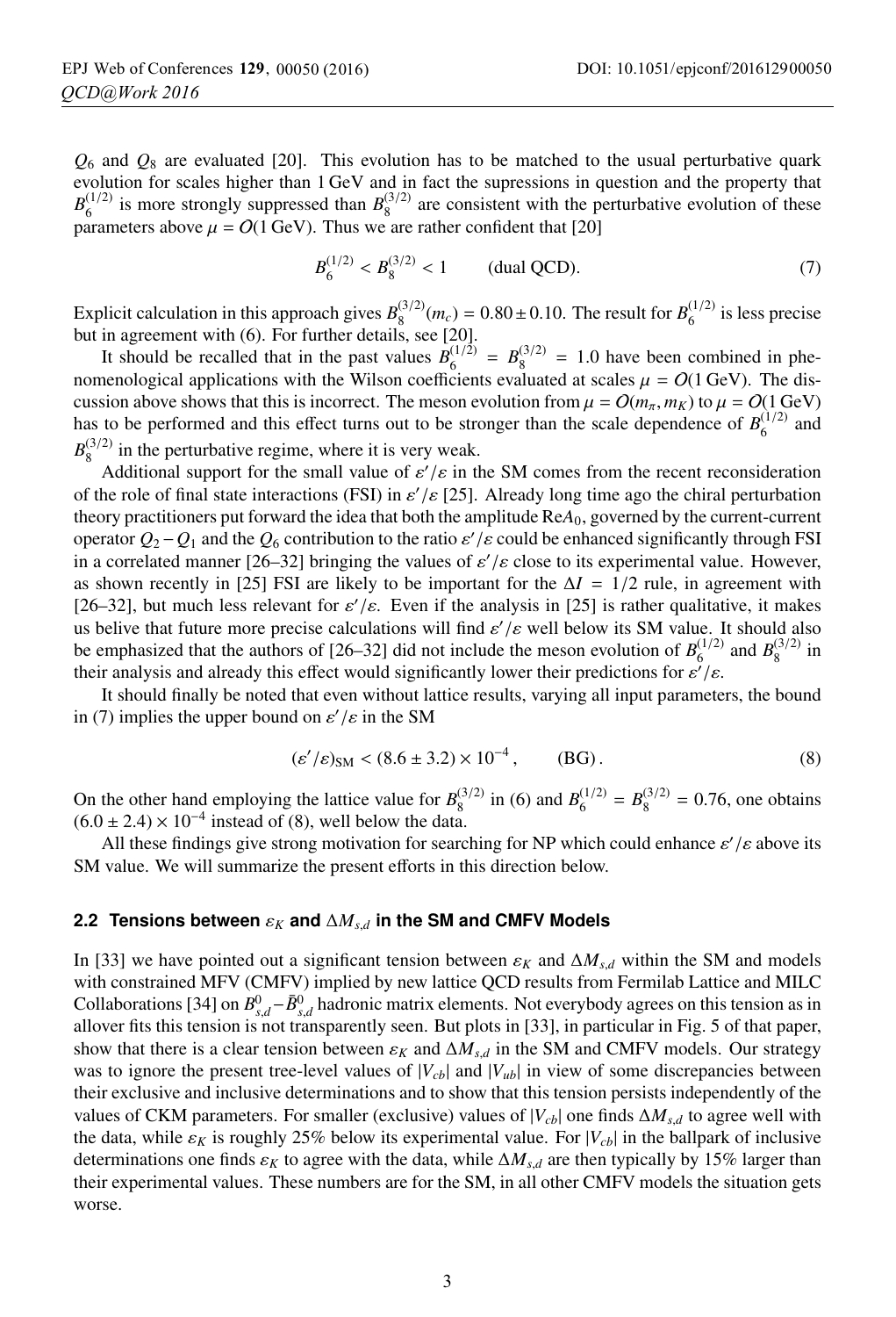But on the whole this tension is certainly not as large as is the case of the  $\varepsilon'/\varepsilon$  anomaly. We are looking forward to improved hadronic matrix elements in question from other lattice collaborations and to improved values of  $|V_{cb}|$  and  $|V_{ub}|$  which would tell us whether this tension persists and if this will turn out to be the case, whether there is a  $\varepsilon_K$  anomaly and/or a  $\Delta M_{s,d}$  anomaly.

### **2.3**  $K^+ \to \pi^+ \nu \bar{\nu}$  and  $K_L \to \pi^0 \nu \bar{\nu}$  in the SM

These two rare decays allow to test the short distance scales far beyond the reach of the LHC. Even scales of  $O(100)$  TeV can be probed in this manner [35]. The present status of  $K^+ \to \pi^+ \nu \bar{\nu}$  and  $K_L \rightarrow \pi^0 \nu \bar{\nu}$  within the SM has been presented in [24] with the result

$$
\mathcal{B}(K^+ \to \pi^+ \nu \bar{\nu}) = (8.4 \pm 1.0) \times 10^{-11},\tag{9}
$$

$$
\mathcal{B}(K_L \to \pi^0 \nu \bar{\nu}) = (3.4 \pm 0.6) \times 10^{-11}.
$$
 (10)

But the most important outcome of this paper are parametric expressions for the branching ratios of these two decays in terms of the CKM input and the correlations between  $K^+ \to \pi^+ \nu \bar{\nu}$  and  $B_s \to \mu^+ \mu^$ and between  $K^+ \to \pi^+ \nu \bar{\nu}$  and  $\varepsilon_K$  in the SM. These formulae should be useful for monitoring the numerical values for these branching ratios within the SM when the CKM input improves. On the other hand the results for both decays obtained in simplified models with flavour violating couplings of the SM *Z* and of a heavy *Z* can be found in [36]. A more general study of such models, performed in [37], will be discussed now.

#### **2.4 Strategy for**  $\varepsilon'/\varepsilon$  **and Lessons**

The present error on  $\varepsilon'/\varepsilon$  within the SM is still very large and it is rather inconvenient to carry it to NP models. Therefore in order to investigate the implications of  $\varepsilon'/\varepsilon$  anomaly on rare decays  $K^+ \to \pi^+ \nu \bar{\nu}$ and  $K_L \to \pi^0 \nu \bar{\nu}$  in a systematic fashion a strategy has been proposed in [37]. While  $\varepsilon'/\varepsilon$  plays the dominant role in this strategy it was useful to assume that there is also a modest  $\varepsilon_K$  anomaly.

Then  $\varepsilon'/\varepsilon$  and  $\varepsilon_K$  in the presence of NP contributions are given by

$$
\frac{\varepsilon'}{\varepsilon} = \left(\frac{\varepsilon'}{\varepsilon}\right)^{\text{SM}} + \left(\frac{\varepsilon'}{\varepsilon}\right)^{\text{NP}}, \qquad \varepsilon_K \equiv e^{i\varphi_\varepsilon} \left[\varepsilon_K^{\text{SM}} + \varepsilon_K^{\text{NP}}\right]
$$
(11)

with NP contributions parametrized as follows:

$$
\left(\frac{\varepsilon'}{\varepsilon}\right)^{\rm NP} = \kappa_{\varepsilon'} \cdot 10^{-3}, \qquad 0.5 \le \kappa_{\varepsilon'} \le 1.5,\tag{12}
$$

and

$$
\varepsilon_K^{\text{NP}} = \kappa_{\varepsilon} \cdot 10^{-3}, \qquad 0.1 \le \kappa_{\varepsilon} \le 0.4 \,. \tag{13}
$$

The ranges for  $\kappa_{\epsilon'}$  and  $\kappa_{\epsilon}$  indicate the required size of this contribution but can be kept as free parameters. They will be determined one day when the theory on  $\varepsilon'/\varepsilon$  and the CKM input improve.

In the simplest NP scenarios with tree-level *Z* and *Z'* exchanges, the imaginary parts of flavourviolating *Z* or *Z'* couplings to quarks are then determined as functions of  $\kappa_{\epsilon'}$ . As  $\varepsilon_K$  is governed by the product of imaginary and real parts, invoking (13) allows then to determine the corresponding real parts as functions of  $\kappa_{\epsilon'}$  and  $\kappa_{\epsilon}$ .

Having fixed the flavour violating couplings of *Z* or *Z'* in this manner, one can express NP contributions to the branching ratios for  $K^+ \to \pi^+ \nu \bar{\nu}$ ,  $K_L \to \pi^0 \nu \bar{\nu}$ ,  $K_L \to \mu^+ \mu^-$  and to  $\Delta M_K$  in terms of  $\kappa_{\kappa'}$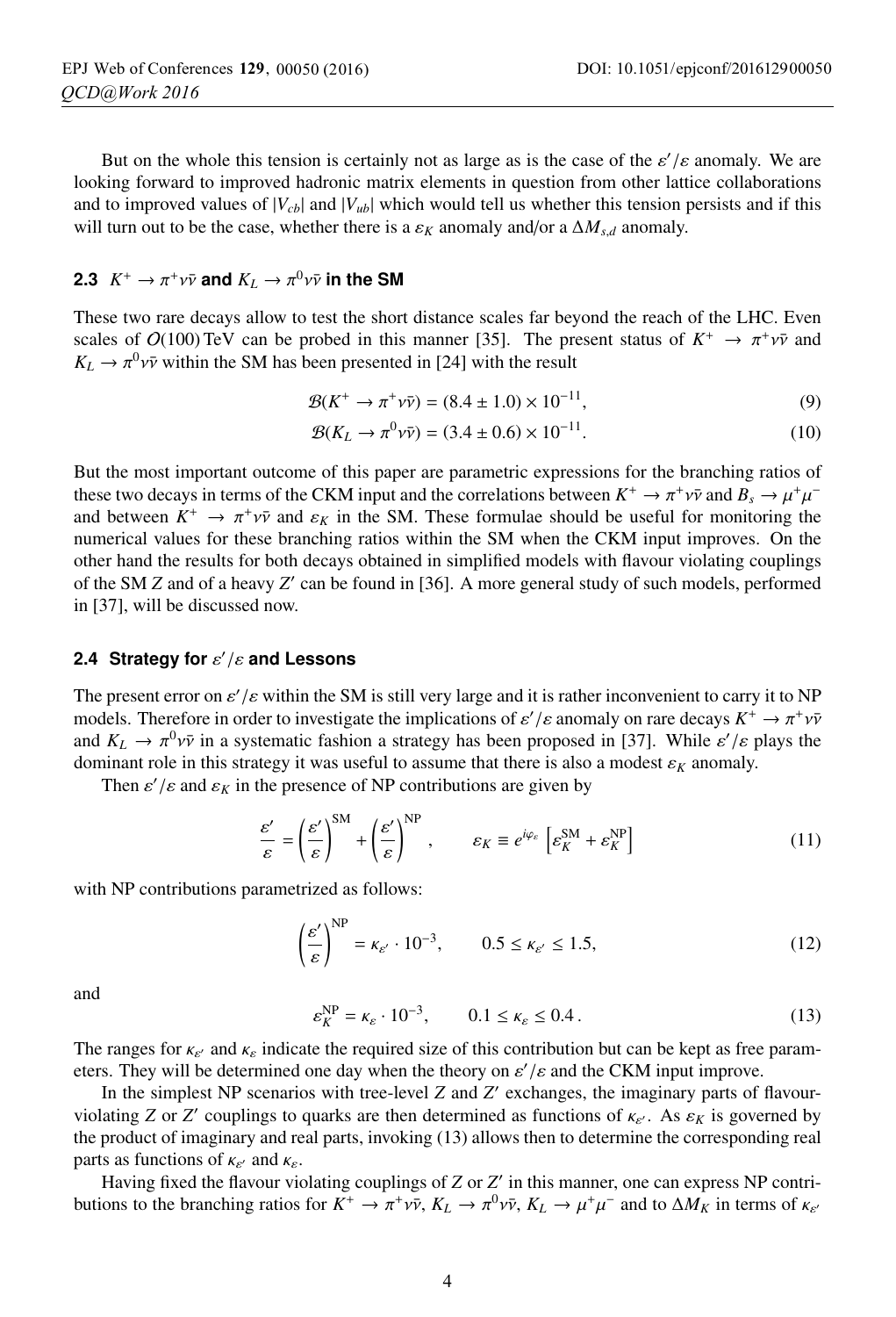and  $\kappa_{\varepsilon}$ . Explicit formulae can be found in [37]. In this manner one can directly study the impact of  $\varepsilon'$ / $\varepsilon$  and  $\varepsilon$ <sub>K</sub> anomalies in *Z* and *Z'* scenarios on these four observables. The pattern of flavour violation depends in a given NP scenario on the relative size of real and imaginary parts of the couplings involved and we will see this explicitly in the lessons below.

In [37] numerous plots for the ratios

$$
R_{+}^{\nu\bar{\nu}} \equiv \frac{\mathcal{B}(K^{+} \to \pi^{+} \nu \bar{\nu})}{\mathcal{B}(K^{+} \to \pi^{+} \nu \bar{\nu})_{\text{SM}}}, \qquad R_{0}^{\nu\bar{\nu}} \equiv \frac{\mathcal{B}(K_{L} \to \pi^{0} \nu \bar{\nu})}{\mathcal{B}(K_{L} \to \pi^{0} \nu \bar{\nu})_{\text{SM}}}
$$
(14)

as functions of  $\kappa_{\varepsilon'}$  and  $\kappa_{\varepsilon}$  within the models with tree-level *Z* and *Z'* exchanges have been presented. In view of space limitations we will not repeat them here but instead we will list the most important lessons from this study defining flavour violating couplings  $\Delta_{L,R}^{sd}(Z)$  by [38]

$$
i\mathcal{L}(Z) = i\left[\Delta_L^{sd}(Z)(\bar{s}\gamma^\mu P_L d) + \Delta_R^{sd}(Z)(\bar{s}\gamma^\mu P_R d)\right]Z_\mu, \qquad P_{L,R} = \frac{1}{2}(1 \mp \gamma_5)
$$
(15)

with analogous definitions for *Z'* couplings. Moreover, we will use the abbreviations:

LHS 
$$
\equiv
$$
 left – handed scenario, RHS  $\equiv$  right – handed scenario (16)

for NP scenarios in which only left-handed (LH) or right-handed (RH) flavour-violating couplings are present.

**Lesson 1:** In the LHS, a given request for the enhancement of  $\varepsilon'/\varepsilon$  determines the coupling  $Im\Delta_L^{sd}(Z)$ .

**Lesson 2:** In LHS there is a direct unique implication of an enhanced  $\varepsilon'/\varepsilon$  on  $K_L \to \pi^0 \nu \bar{\nu}$ : *suppression* of  $\mathcal{B}(K_L \to \pi^0 \nu \bar{\nu})$ . This property is known from NP scenarios in which NP to  $K_L \to \pi^0 \nu \bar{\nu}$ and  $\varepsilon'/\varepsilon$  enters dominantly through the modification of *Z*-penguins.

**Lesson 3:** The imposition of the  $K_L \to \mu^+\mu^-$  constraint in LHS determines the range for  $\text{Re}\Delta_L^{sd}(Z)$ which with the already fixed Im $\Delta_L^{sd}(Z)$  allows to calculate the shifts in  $\varepsilon_K$  and  $\Delta M_K$ . These shifts turn out to be very small for  $\varepsilon_K$  and negligible for  $\Delta M_K$ .

**Lesson 4:** With fixed  $\text{Im}\Delta_L^{sd}(Z)$  and the allowed range for  $\text{Re}\Delta_L^{sd}(Z)$ , the range for  $\mathcal{B}(K^+ \to \pi^+ \nu \bar{\nu})$ can be obtained. Both an enhancement and a suppression of  $\mathcal{B}(K^+ \to \pi^+ \nu \bar{\nu})$  are possible.  $\mathcal{B}(K^+ \to$  $\pi^+v\bar{v}$ ) can be enhanced by a factor of 2 at most.

Lesson 5: Analogous pattern is found in RHS, although the numerics is different. See Fig. 1 in [37]. In particular the suppression of  $\mathcal{B}(K_L \to \pi^0 \nu \bar{\nu})$  for a given  $\kappa_{\varepsilon'}$  is smaller. Moreover, an enhancement of  $\mathcal{B}(K^+ \to \pi^+ \nu \bar{\nu})$  up to a factor of 5.7 is possible.

**Lesson 6:** In a general *Z* scenario with LH and RH flavour-violating couplings the pattern of NP effects changes because of the appearance of LR operators dominating NP contributions to  $\varepsilon_K$  and  $\Delta M_K$ . The main virtue of the general scenario is the possibility of enhancing simultaneously  $\varepsilon'/\varepsilon$ ,  $\varepsilon_K$ ,  $\mathcal{B}(K^+ \to \pi^+ \nu \bar{\nu})$  and  $\mathcal{B}(K_L \to \pi^0 \nu \bar{\nu})$  which is not possible in LHS and RHS. Thus the presence of both LH and RH flavour-violating currents is essential for obtaining simultaneously the enhancements in question. The correlations between  $\varepsilon' / \varepsilon$  and  $K^+ \to \pi^+ \nu \bar{\nu}$  and  $K_L \to \pi^0 \nu \bar{\nu}$  depend sensitively on the ratio of real and imaginary parts of the flavour-violating couplings involved. But the main message from this analysis is that in the presence of both LH and RH flavour-violating couplings of *Z* to quarks, large departures from SM predictions for  $K^+ \to \pi^+ \nu \bar{\nu}$  and  $K_L \to \pi^0 \nu \bar{\nu}$  are possible and  $\varepsilon'/\varepsilon$  anomaly can be explained.

*Z* models exhibit quite different pattern of NP effects in the *K* meson system than the LH and RH *Z* scenarios. In *Z* scenarios only electroweak penguins (EWP) can contribute to  $\varepsilon'/\varepsilon$  in an important manner because of flavour dependent diagonal *Z* coupling to quarks. But in *Z* models the diagonal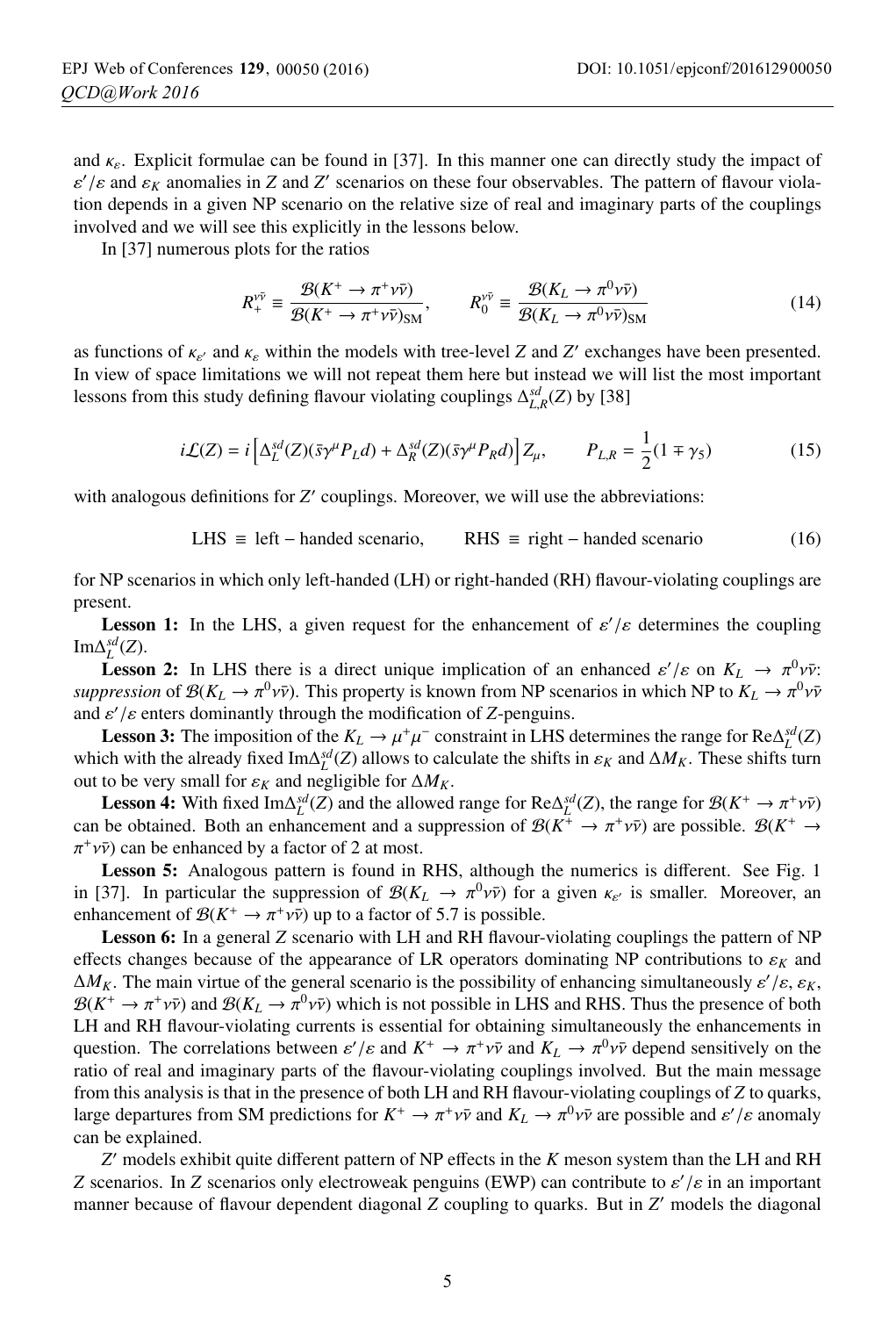quark couplings can be flavour universal so that QCD penguin operators (QCDP) can dominate NP contributions to  $\varepsilon'/\varepsilon$ . Interestingly, the pattern of NP in rare *K* decays depends on whether NP in  $\varepsilon'$ / $\varepsilon$  is dominated by QCDP or EWP operators. Moreover, the striking difference from *Z* scenarios, known already from previous studies, is the increased importance of the constraints from  $\Delta F = 2$ observables.

The new finding in [37] is a large hierarchy between real and imaginary parts of the flavour violating couplings implied by anomalies in QCDP and EWP scenarios. In the case of QCDP imaginary parts dominate over the real ones, while in the case of EWP this hierarchy is opposite unless the  $\varepsilon_K$ anomaly is absent. Because of these different patterns there are striking differences in the implications of the  $\varepsilon'$ / $\varepsilon$  anomaly for the correlation between  $K^+ \to \pi^+ \nu \bar{\nu}$  and  $K_L \to \pi^0 \nu \bar{\nu}$  in these two NP scenarios if significant NP contributions to  $\varepsilon'/\varepsilon$  are required. The plots in [37] and in particular analytic derivations presented there illustrate these differences in a spectacular manner. The main lessons are as follows.

**Lesson 7:** In the case of QCDP scenario the correlation between  $\mathcal{B}(K_L \to \pi^0 \nu \bar{\nu})$  and  $\mathcal{B}(K^+ \to \pi^0 \nu \bar{\nu})$  $\pi^+v\bar{v}$ ) takes place along the branch parallel to the Grossman-Nir bound [39].

**Lesson 8:** In the EWP scenario this correlation between  $\mathcal{B}(K_L \to \pi^0 \nu \bar{\nu})$  and  $\mathcal{B}(K^+ \to \pi^+ \nu \bar{\nu})$ proceeds away from this branch for diagonal quark couplings  $O(1)$  if NP in  $\varepsilon_K$  is present and it is very different from the one of the QCDP case. NP effects in rare *K* decays turn out to be modest in this case unless the diagonal quark couplings are  $O(10^{-2})$  and then the requirement of shifting upwards  $\varepsilon' / \varepsilon$  implies large effects in  $K^+ \to \pi^+ \nu \bar{\nu}$  and  $K_L \to \pi^0 \nu \bar{\nu}$  also in the EWP scenario.

**Lesson 9:** For fixed values of the neutrino and diagonal quark couplings in  $\varepsilon'/\varepsilon$  the predicted enhancements of  $\mathcal{B}(K_L \to \pi^0 \nu \bar{\nu})$  and  $\mathcal{B}(K^+ \to \pi^+ \nu \bar{\nu})$  are much larger when NP in QCDP is required to remove the  $\varepsilon'/\varepsilon$  anomaly than it is the case of EWP.

**Lesson 10:** In QCDP scenario  $\Delta M_K$  is *suppressed* and this effect increases with increasing  $M_{Z'}$ whereas in the EWP scenario  $\Delta M_K$  is *enhanced* and this effect decreases with increasing  $M_{Z'}$  as long as real couplings dominate. Already on the basis of this property one could differentiate between these two scenarios when the SM prediction for  $\Delta M_K$  improves.

### **3 Results in specific NP models**

#### **3.1 Preliminaries**

While the  $\varepsilon'/\varepsilon$  anomaly identified in 2015 was shadowed until recently by the 750 GeV resonance, the death of the latter will likely increase the interest in this new flavour anomaly. In particular the recent indications from the dual QCD approach that FSI are much less relevant for  $\varepsilon'/\varepsilon$  than previously expected and the upper bounds on  $B_6^{(\frac{1}{2})}$  and  $B_8^{(\frac{3}{2})}$  from this approach diminished significantly hopes that improved lattice calculations would bring the SM prediction for  $\varepsilon'/\varepsilon$  to agree with the experimental data, opening thereby an arena for important NP contributions to this ratio. The latest analyses of such contributions in the context of models with tree-level *Z* and *Z* exchanges like 331 models, Littlest Higgs model with T-parity can be found in [36, 37, 40–42]. The analyses in supersymmetric models can be found in [43–45]. In view of space limitations we will only briefly summarize the results in 331 models and the very recent results in models with vector-like quarks.

#### **3.2 331 Flavour News**

The 331 models are based on the gauge group  $SU(3)_C \times SU(3)_L \times U(1)_X$  [46–50]. In these models new contributions to ε /ε and other flavour observables are dominated by tree-level exchanges of a *Z* with non-negligible contributions from tree-level *<sup>Z</sup>* exchanges generated through the *<sup>Z</sup>* <sup>−</sup> *<sup>Z</sup>* mixing.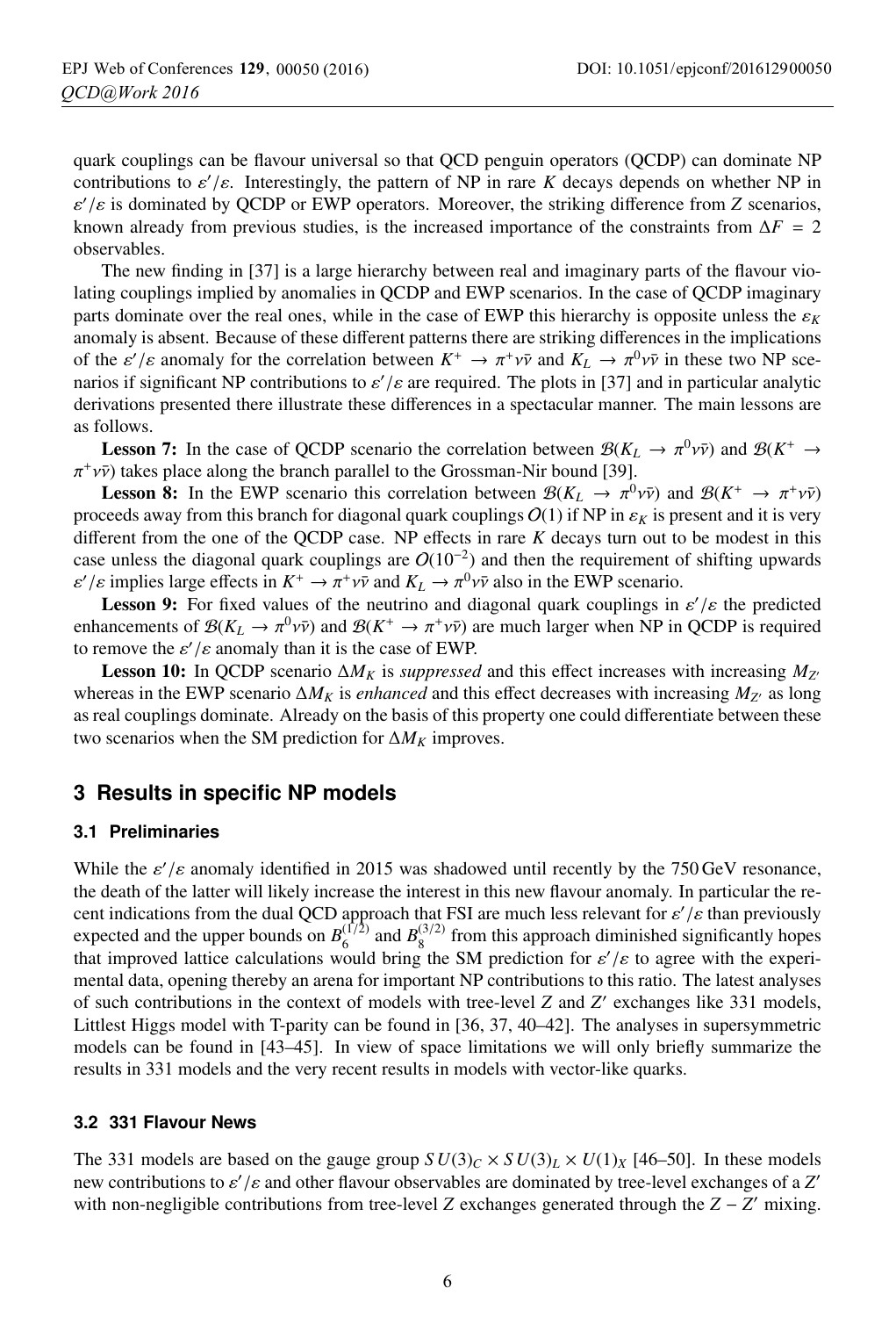The size of these NP effects depends not only on  $M_{Z'}$  but in particular on a parameter  $\beta$ , which distinguishes between various 331 models, on fermion representations under the gauge group and a parameter tan  $\bar{\beta}$  present in the  $Z - Z'$  mixing. Extensive recent analyses in these models can be found in [41, 42, 51–53]. References to earlier analyses of flavour physics in 331 models can be found there and in [54, 55].

A detailed analysis of 331 models with different values of  $\beta$ , tan  $\bar{\beta}$  for two fermion representations  $F_1$  and  $F_2$ , with the third SM quark generation belonging respectively to an antitriplet and a triplet under the  $SU(3)_L$ , has been presented in [53]: 24 models in total. Requiring that these models perform at least as well as the SM, as far as electroweak tests are concerned, seven models have been selected for a more detailed study of FCNC processes. Recent updated analyses of these seven models, that address the  $\varepsilon'/\varepsilon$  anomaly, have been presented in [41, 42] and we summarize the main results of these two papers putting the emphasis on the last analysis in [42] which could take into account new lattice QCD results from Fermilab Lattice and MILC Collaborations [34] on  $B_{s,d}^0 - \bar{B}_{s,d}^0$  hadronic matrix elements.

The new analyses in [41, 42] show that the impact of a required enhancement of  $\varepsilon'/\varepsilon$  on other flavour observables is significant. The one in [42] also shows that the results are rather sensitive to the value of  $|V_{cb}|$  which has been illustrated there by choosing two values:  $|V_{cb}| = 0.040$  and  $|V_{cb}| = 0.042$ .

The main findings of [41, 42] for  $M_{Z'} = 3 \text{ TeV}$  are as follows:

- Among seven 331 models singled out through electroweak precision study only three (M8, M9, M16) can provide for both choices of  $|V_{cb}|$ , significant shift of  $\varepsilon'/\varepsilon$  but not larger than  $6 \times 10^{-4}$ , that is  $\kappa_{\varepsilon} \leq 0.6$ .
- The tensions between  $\Delta M_{s,d}$  and  $\varepsilon_K$ , discussed previously can be removed in these models (M8, M9, M16) for both values of  $|V_{cb}|$ .
- Two of them (M8 and M9) can simultaneously suppress  $B_s \to \mu^+\mu^-$  by at most 10% and 20% for  $|V_{cb}| = 0.042$  and  $|V_{cb}| = 0.040$ , respectively. This can still bring the theory within  $1\sigma$  range of the combined result from CMS and LHCb and for  $|V_{cb}| = 0.040$  one can even reach the present central experimental value of this rate. The most recent result from ATLAS [56], while not accurate, appears to confirm this picture. On the other hand the maximal shifts in the Wilson coefficient *C*<sup>9</sup> are  $C_9^{\text{NP}} = -0.1$  and  $C_9^{\text{NP}} = -0.2$  for these two  $|V_{cb}|$  values, respectively. This is only a moderate shift and these models do not really help in the case of  $B_d \to K^*\mu^+\mu^-$  anomalies that require shifts as high as  $C_9^{\rm NP} = -1.0$  [57, 58].
- In M16 the situation is opposite. The rate for  $B_s \to \mu^+\mu^-$  can be reduced for  $M_{Z'} = 3 \text{ TeV}$  for the two |*V<sub>cb</sub>*| values by at most 3% and 10%, respectively but with the corresponding values  $C_9^{\text{NP}} = -0.3$ and  $-0.5$  the anomaly in *B<sub>d</sub>* →  $K^*\mu^+\mu^-$  can be significantly reduced.
- The maximal shifts in  $\varepsilon'/\varepsilon$  decrease fast with increasing  $M_{Z'}$  in the case of  $|V_{cb}| = 0.042$  but are practically unchanged for  $M_{Z'} = 10 \text{ TeV}$  when  $|V_{cb}| = 0.040$  is used.
- On the other hand for higher values of  $M_{Z'}$  the effects in  $B_s \to \mu^+\mu^-$  and  $B_d \to K^*\mu^+\mu^-$  are much smaller. NP effects in rare *K* decays and  $B \to K(K^*)v\bar{v}$  remain small in all 331 models even for  $M_{Z'}$ of a few TeV. This could be challenged by NA62, KOTO and Belle II experiments in this decade.

All these results are valid for  $|V_{ub}| = 0.0036$ . For its inclusive value of  $|V_{ub}| = 0.0042$ , we find that for  $|V_{cb}| = 0.040$  the maximal shifts in  $\varepsilon'/\varepsilon$  are increased to  $7.7 \times 10^{-4}$  and  $8.8 \times 10^{-4}$  for  $M_{Z'} = 3$  TeV and  $M_{Z'} = 10 \text{ TeV}$ , respectively. Renormalization group effects are responsible for this enhancement of  $\varepsilon'$ / $\varepsilon$  for increased  $M_{Z'}$ . A recent analysis in the MSSM in [44] identifies this effect as well. But as explained in [41] eventually for very high  $M_{Z'}$ , NP effects in  $\varepsilon'/\varepsilon$  will be suppressed.

Thus the main message from [41, 42] is that NP contributions in 331 models can simultaneously solve  $\Delta F = 2$  tensions, enhance  $\varepsilon'/\varepsilon$  and suppress either the rate for  $B_s \to \mu^+ \mu^-$  or  $C_9$  Wilson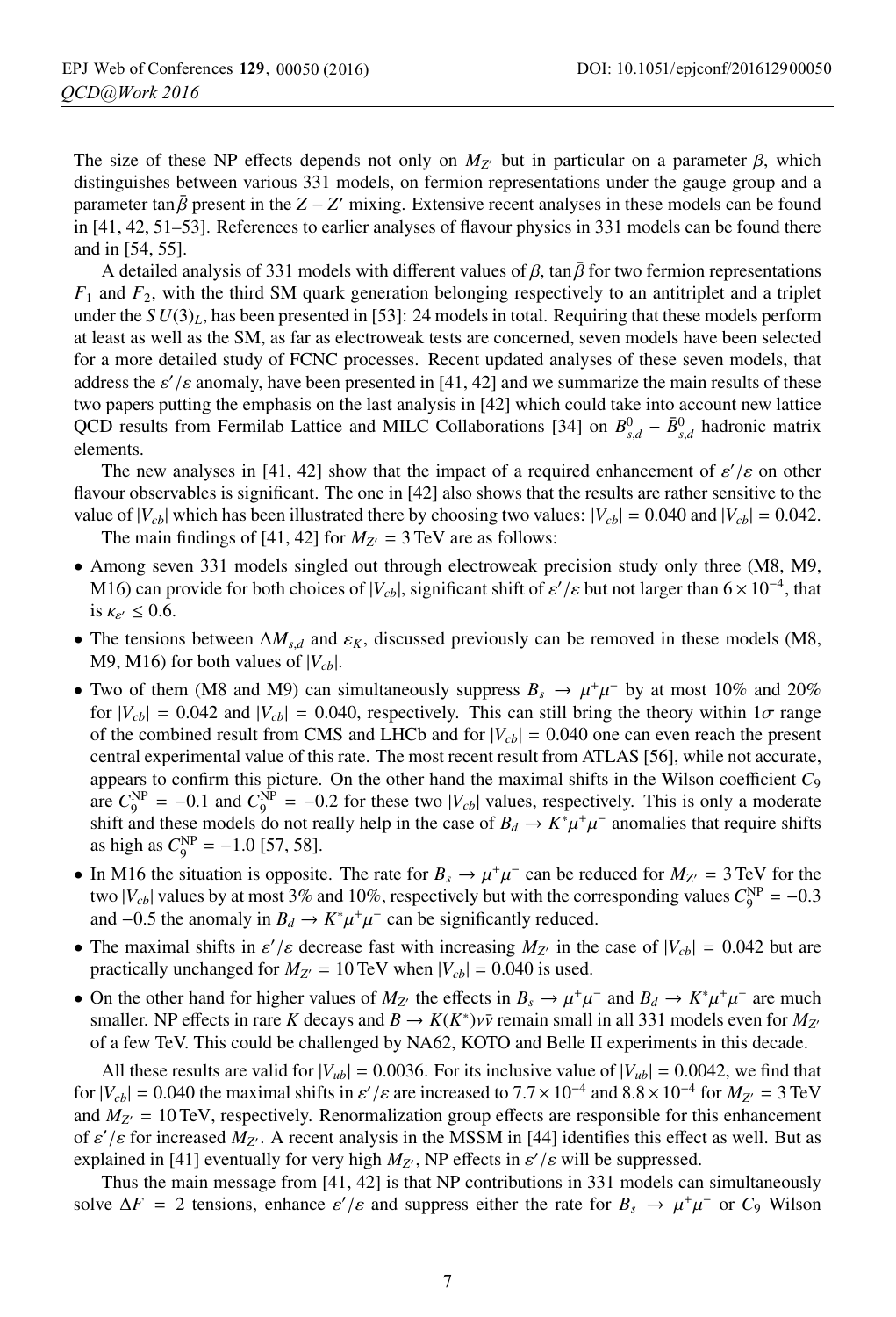coefficient without any significant NP effects on  $K^+ \to \pi^+ \nu \bar{\nu}$  and  $K_L \to \pi^0 \nu \bar{\nu}$  and  $b \to s \nu \bar{\nu}$  transitions. While sizable NP effects in  $\Delta F = 2$  observables and  $\varepsilon'/\varepsilon$  can persist for  $M_{Z'}$  outside the reach of the LHC, such effects in  $B_s \to \mu^+\mu^-$  will only be detectable provided *Z'* will be discovered soon.

In this context, following our recent analysis of VLQ models (see below), let us make the following observation. Determining one day the amount of NP contributions to  $\Delta F = 2$  and  $\Delta F = 1$ processes necessary to explain the data, one will be able in a given 331 model to determine  $M_{Z}$  necessary to explain these contributions independently of the new mixing parameters in that model. This is clearly seen in the formula (161) in [51]. It should be stressed that this is only possible by invoking both  $\Delta F = 2$  and  $\Delta F = 1$  transitions which exhibit different  $M_{Z'}$  dependence. Within  $\Delta F = 2$  transitions or  $\Delta F = 1$  transitions alone this is not possible as clearly seen in the expressions in Section 7.2 in [51].

#### **3.3 Models with vector-like quarks(VLQs)**

Very recently we have analysed flavour violation patterns in the *K* and *Bs*,*<sup>d</sup>* sectors in eleven models with VLQs [59]. I will describe here mainly the results obtained in five of them in which the gauge group is the SM one and the only new particles are VLQs in a single complex representation under the SM gauge group. A general classification of such models and references to the rich literature can be found in [60]. In these models  $\Delta F = 1$  FCNCs are dominated by tree-level *Z* exchanges, while  $\Delta F = 2$  transitions by box diagrams with VLQs and scalars provided  $M_{\text{VLQ}} \ge 5$  TeV. Otherwise tree-level *Z* contributions cannot be neglected.

The summary of patterns of flavour violation in these models can be found in three DNA tables (Tables 5, 6, 10 in [59]) and the numerical results in Tables 8 and 9 in that paper. Our extensive numerical analysis has shown that NP effects in several of these models can be still very large and that simultaneous consideration of several flavour observables should allow to distinguish between these models. In particular models with left-handed and right-handed flavour violating currents can be distinguished from each other in this manner. Here we summarize the highlights of this paper.

- All tensions between  $\Delta M_{s,d}$  and  $\varepsilon_K$  can be easily removed in these models because the usual CMFV correlations between  $\Delta M_{s,d}$  and  $\varepsilon_K$  are not valid in them. The box diagrams with VLQs and Higgs scalar exchanges are dominantly responsible for it.
- Tree-level *Z* contributions to  $\varepsilon' / \varepsilon$  can be large so that significant upward shift in  $\varepsilon' / \varepsilon$  can easily be obtained bringing the theory to agree with data.
- Simultaneously the branching ratio for  $K^+ \to \pi^+ \nu \bar{\nu}$  can be significantly enhanced over its SM prediction, but only in models with flavour violating RH currents. In models with only LH currents  $K^+ \to \pi^+ \nu \bar{\nu}$  branching ratio can have at most its SM value because of the  $K_L \to \mu \bar{\mu}$  constraint. On the other hand the positive shift in  $\varepsilon' / \varepsilon$  implies uniquely suppression of the  $K_L \to \pi^0 \nu \bar{\nu}$  branching ratio with the suppression being smaller in models with RH currents. The fact that in models with RH currents  $K^+ \to \pi^+ \nu \bar{\nu}$  can be enhanced, while  $K_L \to \pi^0 \nu \bar{\nu}$  suppressed is a clear signal of non-MFV sources at work. But also in models with LH currents only the correlations between the branching ratios of these two decays differ from the MFV one.
- These features distinguish VLQ-models from 331 models, discussed above, in which NP effects are dominated by *Z'* exchanges with the maximal shift in  $\varepsilon'/\varepsilon$  amounting to  $0.8 \times 10^{-3}$  and NP effects in rare *K* decays being very small.
- Significant suppressions of the branching ratio for  $B_s \to \mu^+\mu^-$ , in particular in models with LH currents are possible. While such effects are also possible in 331 models, they cannot be as large as in VLQ models.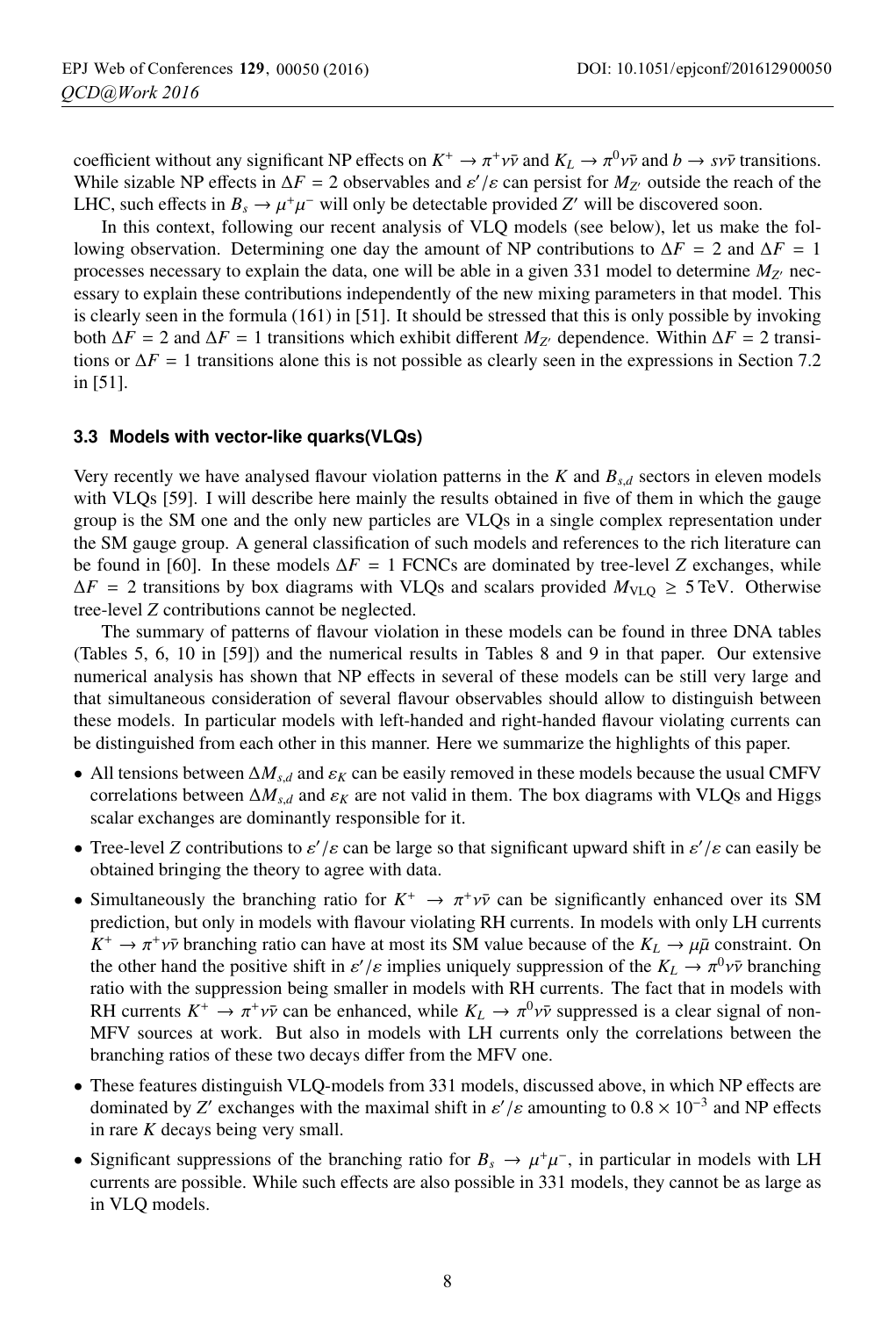• On the other hand while 331 models can provide solutions to some LHCb anomalies, this is not possible in the VLQs models with SM gauge group and future confirmation of these anomalies could turn out to be a problem for the latter models.

Having the latter possibility in mind we have considered also two VLQ models with a heavy *Z* related to  $U(1)_{L_u-L_x}$  symmetry and a single heavy scalar necessary to generate the *Z'* mass. These models, considered already in [61], can explain LHCb anomalies by providing sufficient suppression of the coefficient  $C_9$  but NP effects in  $B_s \to \mu^+\mu^-$  and  $K_L \to \mu^+\mu^-$  are absent because of the absence of tree-level *Z* FCNCs and vector diagonal *Z'* couplings to charged leptons. NP effects in  $b \rightarrow s v \bar{v}$ transitions are small and the ones in  $K^+ \to \pi^+ \nu \bar{\nu}$  and  $K_L \to \pi^0 \nu \bar{\nu}$  much smaller than in the models with the SM gauge group. Most importantly these models fail badly in explaning the  $\varepsilon'/\varepsilon$  anomaly. This is the consequence of the absence of tree-level *Z* contributions in this model and of the Dirac structure of the loop generated *Z'* couplings to quarks that do not allow for NP contributions to the Wilson coefficients of  $Q_6(Q'_6)$  and  $Q_8(Q'_8)$  operators.

Adding a second Higgs doublet allows to generate tree-level *Z* FCNCs with a different pattern of departures from the SM than in VLQ models summarized above. While NP effects in these remaining four models in  $B_{s,d} \to \mu^+\mu^-$  and  $K_L \to \pi^0\nu\bar{\nu}$  turn out to be small,  $\varepsilon'/\varepsilon$  anomaly can be explained and  $K^+ \to \pi^+ \nu \bar{\nu}$  can be enhanced both in the case of left-handed and right-handed couplings. Moreover, NP effects in  $\Delta M_K$  can be larger than in the remaining seven models.

Future experimental results on  $K^+ \to \pi^+ \nu \bar{\nu}$ ,  $K_L \to \pi^0 \nu \bar{\nu}$ ,  $B_s \to \mu^+ \mu^-$  and LHCb anomalies and improved theoretical results on  $\varepsilon'/\varepsilon$  will tell us which of these VLQ models, if any, is selected by nature.

While the discovery of VLQs at the LHC would give a strong impetus to the models considered by us, non-observation of them at the LHC would not preclude their importance for flavour physics. In fact we have shown that large NP effects in flavour observables can be present for  $M_{\text{VLO}} = 10 \text{ TeV}$ and in the flavour precision era one could even be sensitive to higher masses. In this context we have pointed out that

• the combination of  $\Delta F = 2$  and  $\Delta F = 1$  observables in a given meson system allows to determine the masses of VLQs in a given representation independently of the size of Yukawa couplings.

### **4 Outlook**

Our outlook is very short. The future of kaon flavour physics looks great and the coming years should be very exciting. I am looking forward to QCD@Work 2018 when the landscape of NP will be more transparent than it is now.

### **Acknowledgements**

It is a pleasure to thank Monika Blanke, Fulvia De Fazio and Jean-Marc Gérard for very efficient studies discussed in this write-up and Christoph Bobeth, Alejandro Celis and Martin Jung for a very extensive analysis of VLQ models. I would also like to thank the organizers of this workshop for inviting me to this interesting event and for an impressive hospitality. This research was done and financed in the context of the ERC Advanced Grant project "FLAVOUR"(267104). It was also partially supported by the DFG cluster of excellence "Origin and Structure of the Universe".

### **References**

[1] A.J. Buras, PoS EPS-HEP2015, 602 (2015), 1510.00128.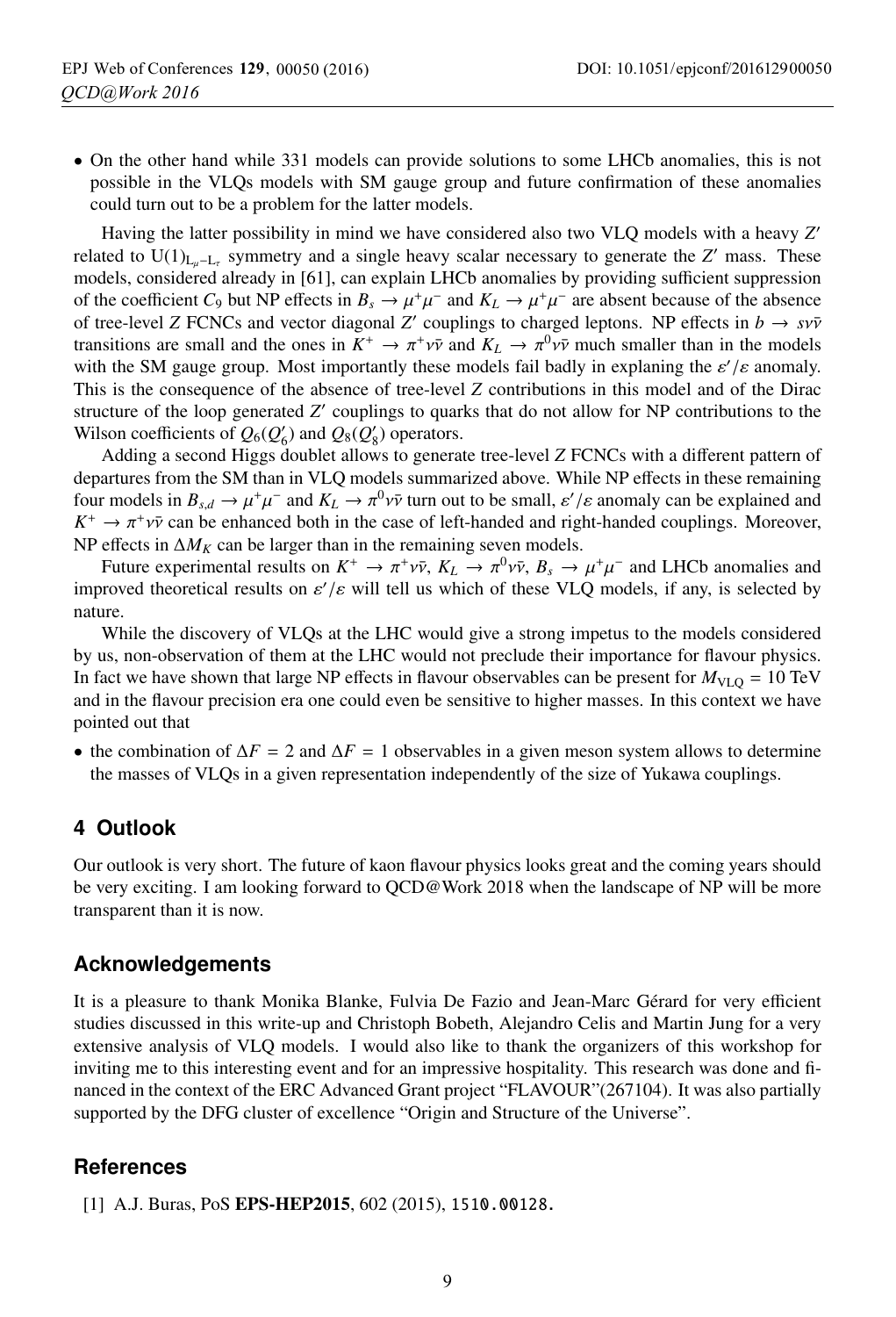- [2] A.J. Buras, *The Renaissance of Kaon Flavour Physics* (2016), 1606.06735.
- [3] A.J. Buras, PoS FWNP, 003 (2015), 1505.00618.
- [4] T. Blum et al., Phys. Rev. **D91**, 074502 (2015), 1502.00263.
- [5] Z. Bai et al. (RBC, UKQCD), Phys. Rev. Lett. **115**, 212001 (2015), 1505.07863.
- [6] A.J. Buras, M. Gorbahn, S. Jäger, M. Jamin, JHEP 11, 202 (2015), 1507.06345.
- [7] J. Batley et al. (NA48), Phys. Lett. **B544**, 97 (2002), hep-ex/0208009.
- [8] A. Alavi-Harati et al. (KTeV), Phys. Rev. D67, 012005 (2003), hep-ex/0208007.
- [9] E. Abouzaid et al. (KTeV), Phys. Rev. **D83**, 092001 (2011), 1011.0127.
- [10] T. Kitahara, U. Nierste, P. Tremper (2016), 1607.06727.
- [11] A.J. Buras, M. Jamin, M.E. Lautenbacher, P.H. Weisz, Nucl. Phys. B370, 69 (1992).
- [12] A.J. Buras, M. Jamin, M.E. Lautenbacher, P.H. Weisz, Nucl. Phys. B400, 37 (1993), hep-ph/9211304.
- [13] A.J. Buras, M. Jamin, M.E. Lautenbacher, Nucl. Phys. B400, 75 (1993), hep-ph/9211321.
- [14] M. Ciuchini, E. Franco, G. Martinelli, L. Reina, Phys. Lett. B301, 263 (1993), hep-ph/9212203.
- [15] A.J. Buras, M. Jamin, M.E. Lautenbacher, Nucl. Phys. B408, 209 (1993), hep-ph/9303284.
- [16] M. Ciuchini, E. Franco, G. Martinelli, L. Reina, Nucl. Phys. B415, 403 (1994), hep-ph/9304257.
- [17] A.J. Buras, P. Gambino, U.A. Haisch, Nucl. Phys. B570, 117 (2000), hep-ph/9911250.
- [18] M. Gorbahn, U. Haisch, Nucl. Phys. **B713**, 291 (2005), hep-ph/0411071.
- [19] J. Brod, M. Gorbahn, Phys. Rev. **D82**, 094026 (2010), 1007.0684.
- [20] A.J. Buras, J.M. Gerard, JHEP 12, 008 (2015), 1507.06326.
- [21] A.J. Buras, J.M. Gérard, Nucl. Phys. **B264**, 371 (1986).
- [22] W.A. Bardeen, A.J. Buras, J.M. Gérard, Phys. Lett. **B180**, 133 (1986).
- [23] A.J. Buras, J.M. Gérard, Phys. Lett. **B192**, 156 (1987).
- [24] A.J. Buras, D. Buttazzo, J. Girrbach-Noe, R. Knegjens, JHEP 11, 033 (2015), 1503.02693.
- [25] A.J. Buras, J.M. Gerard (2016), 1603.05686.
- [26] V. Antonelli, S. Bertolini, M. Fabbrichesi, E.I. Lashin, Nucl. Phys. B469, 181 (1996), hep-ph/9511341.
- [27] S. Bertolini, J.O. Eeg, M. Fabbrichesi, Nucl. Phys. B476, 225 (1996), hep-ph/9512356.
- [28] E. Pallante, A. Pich, Phys. Rev. Lett. 84, 2568 (2000), hep-ph/9911233.
- [29] E. Pallante, A. Pich, Nucl. Phys. B592, 294 (2001), hep-ph/0007208.
- [30] M. Buchler, G. Colangelo, J. Kambor, F. Orellana, Phys. Lett. B521, 29 (2001), hep-ph/0102289.
- [31] M. Buchler, G. Colangelo, J. Kambor, F. Orellana, Phys. Lett. B521, 22 (2001), hep-ph/0102287.
- [32] E. Pallante, A. Pich, I. Scimemi, Nucl. Phys. B617, 441 (2001), hep-ph/0105011.
- [33] M. Blanke, A.J. Buras, Eur. Phys. J. C76, 197 (2016), 1602.04020.
- [34] A. Bazavov et al. (Fermilab Lattice, MILC), Phys. Rev. **D93**, 113016 (2016), 1602.03560.
- [35] A.J. Buras, D. Buttazzo, J. Girrbach-Noe, R. Knegjens, JHEP 1411, 121 (2014), 1408.0728.
- [36] A.J. Buras, D. Buttazzo, R. Knegjens, JHEP 11, 166 (2015), 1507.08672.
- [37] A.J. Buras, JHEP 04, 071 (2016), 1601.00005.
- [38] A.J. Buras, F. De Fazio, J. Girrbach, JHEP 1302, 116 (2013), 1211.1896.
- [39] Y. Grossman, Y. Nir, Phys. Lett. **B398**, 163 (1997), hep-ph/9701313.
- [40] M. Blanke, A.J. Buras, S. Recksiegel, Eur. Phys. J. C76, 182 (2016), 1507.06316 **.**